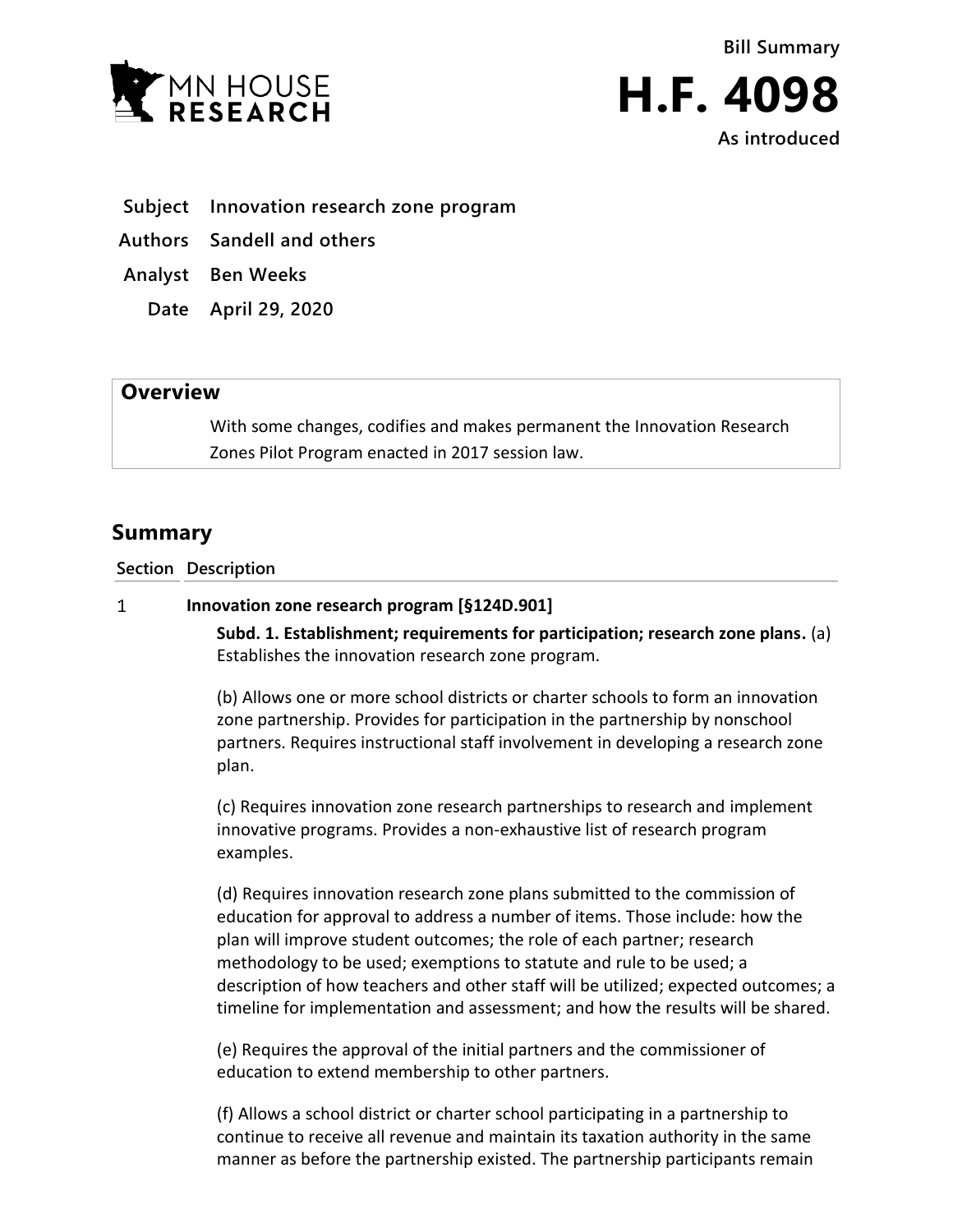### **Section Description**

organized and governed by their respective boards with general powers under chapter 123B or 124E and remain subject to their employment agreements.

(g) Requires a partnership seeking approval to submit a plan to the commissioner of education in the manner prescribed. Requires the commissioner to receive recommendations from the innovation zone advisory panel, under subdivision 3, before deciding whether to accept the plan.

**Subd. 2. Exemptions from law and rules.** Allows an innovation zone partner to be exempt from the following education laws and rules specifically identified in their plan:

(1) online learning program approval under section 124D.095, subdivision 7;

(2) certain restrictions on extended time revenue;

(3) any required hours of instructions in any class or subject areas for a student who is meeting all competencies consistent with the graduation standards described in the plan;

(4) rigorous course of study waiver requirements under section 120B.021, subdivision 1a; and

(5) provisions of Minnesota Rules, part 3500.1000 related to experimental and flexible school years.

**Subd. 3. Innovation zone advisory panel.** Requires the commissioner to establish and convene a nine-member innovation research zone advisory panel that must comprise one representative of each of the following organizations: Educators for Excellence; Education Minnesota; Minnesota Association of Secondary School Principals; Minnesota Elementary School Principals' Association; Minnesota Association of School Administrators; Minnesota School Boards Association; Minnesota Association of Charter Schools; and the Office of Higher Education. Requires the commissioner to appoint one member, with expertise in evaluation and research.

**Subd. 4. Commissioner approval.** Allows the commissioner to approve up to six plans within the seven-county metropolitan area and six plans in greater Minnesota. Requires the commissioner to publish a list of exemptions granted under approved plans.

**Subd. 5. Project evaluation, dissemination, and report to legislature.** Requires each partnership to submit project data to the commissioner. Requires the commissioner, once every two years, to analyze each innovation zone's progress in realizing the objectives of the partnership's plan. Requires the commissioner